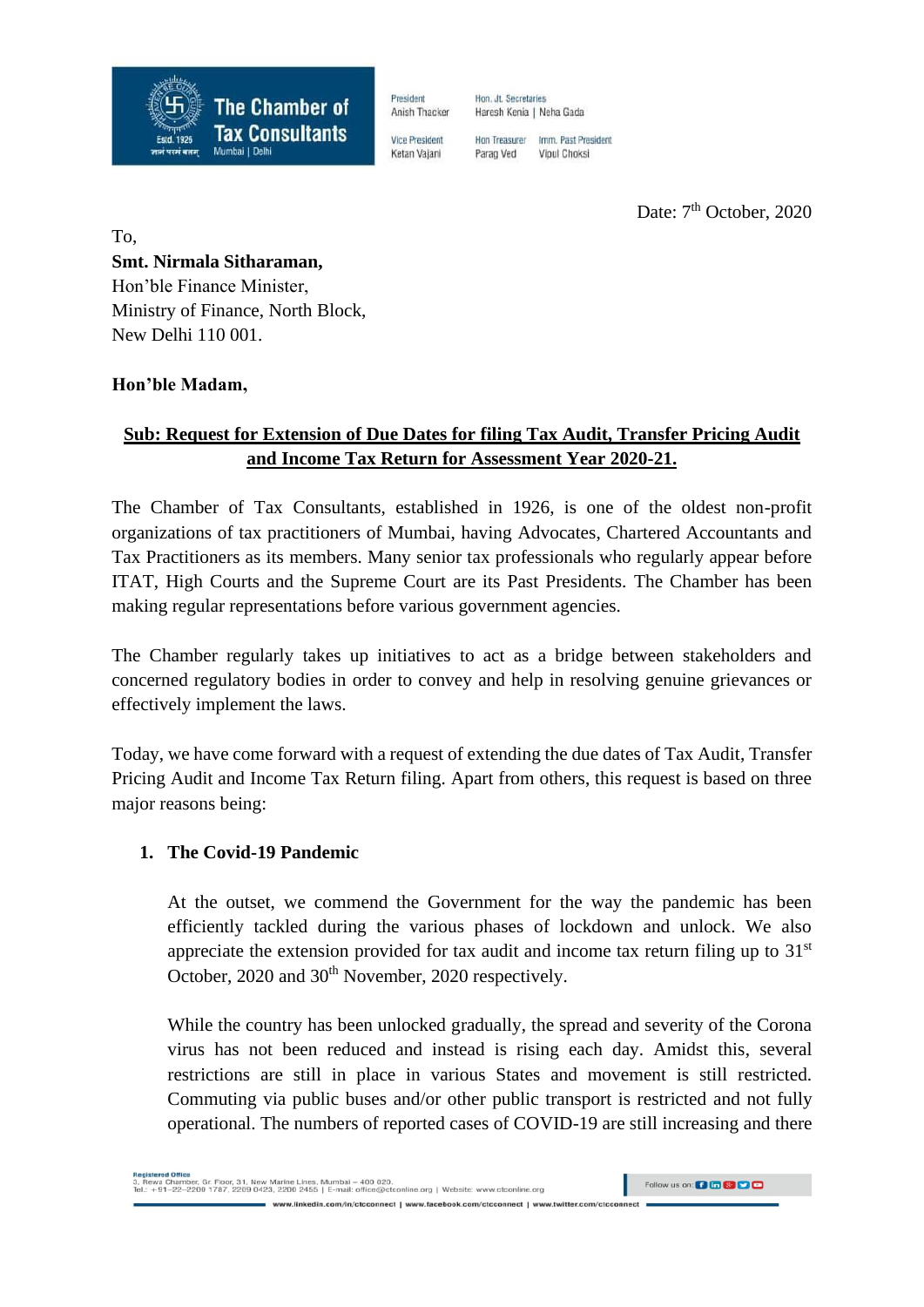

President Anish Thacker **Vice President** 

Ketan Vajani

Hon, Jt. Secretaries Haresh Kenia | Neha Gada

Hon Treasurer Imm, Past President Parag Ved Vinul Choksi

is a fear among the people of getting infected due to which they prefer not travelling at all or restrict it to the vicinity of their homes for their necessity. Due to this, several industries and private offices have still not resumed functioning at all or fully. This also includes the offices of the Chartered Accountants and Tax Practitioners.

Due to this, the details required for carrying on tax audit and filing the return of income are not being received promptly and thus the audits cannot be efficiently performed. Also travelling to the place of audit is very difficult for the professionals and their staff.

Several Chartered Accountants and Tax Practitioners themselves have also been infected and have not been able to work for minimum of 14 days. Also, visiting any audit place all the more exposes them to the virus making them prone infection. Further, the senior citizens including senior professionals and senior assessees are advised to stay at home

These hindrances are making it very difficult for the assessees, the Chartered Accountants and the Tax Practitioners to comply with even the extended due dates.

At this juncture, we would like to appreciate that for the very same reasons that we have cited above, *i.e.* genuine difficulties being faced by the taxpayers due to outbreak of COVID-19 pandemic, the CBDT has further extended the date for filing belated and revised return of income for Assessment Year 2019-20 from 30<sup>th</sup> September, 2020 to 30th November, 2020.

### **2. Extension of last date of AGM**

Due to the current pandemic situation, the last date of holding AGM for corporates has been extended to 31<sup>st</sup> December, 2020 by Ministry of Company Affairs. Based on this, the statutory audit can be concluded even beyond 30<sup>th</sup> November, 2020.

The tax audit can be conducted only post completion of statutory audit, post which only the income tax return can be filed by the Company. In a case where the Transfer Pricing audit is also applicable, the return shall be filed only after the filing of Transfer Pricing Report in Form No. 3CEB. Therefore, complying with the tax audit and Transfer Pricing Report due date of  $31<sup>st</sup>$  October, 2020, and return filing due date of  $30<sup>th</sup>$ November, 2020 seems very improbable.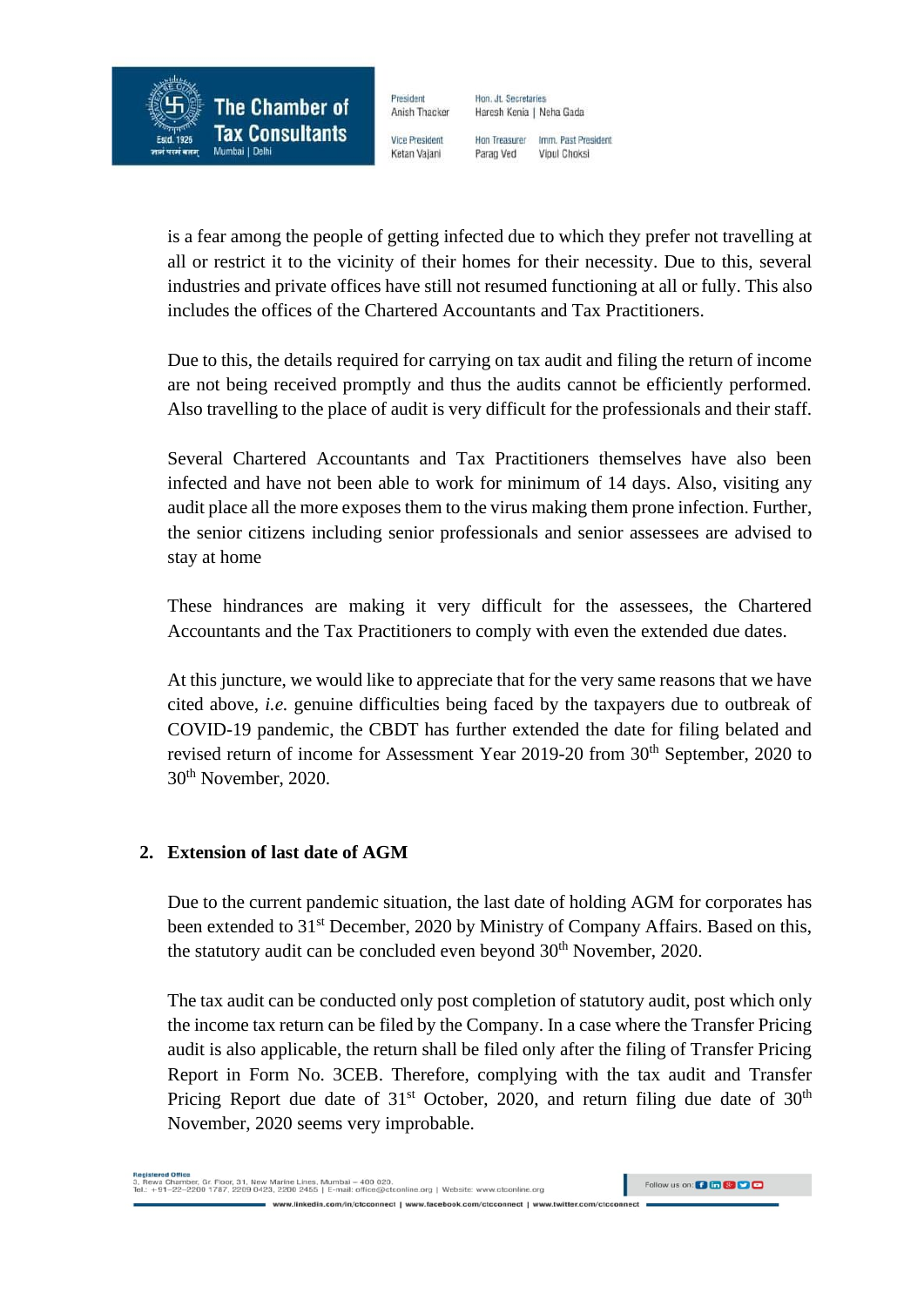

President Hon, Jt. Secretaries Anish Thacker

Haresh Kenia | Neha Gada Hon Treasurer Imm, Past President

**Vice President** Ketan Vajani

Parag Ved Vipul Choksi

One may note that since the date of AGM is extended, Annual Returns by the companies will be filed only subsequently. This will delay in getting database for the purpose of comparables for the Transfer Pricing audits.

Adequate time must be provided to comply with the audit and return filing timelines in order to maintain the quality of work.

## **3. Delay in release of return filing utilities**

The utilities for the income tax return were made available only June'20 onwards instead of April'20. Following is the chart showing the release date and the latest update date:

| Sr.            | <b>Income Tax</b> | <b>Schema Release</b> | <b>Schema Updation</b> | <b>Utility Updation</b>                                                        |
|----------------|-------------------|-----------------------|------------------------|--------------------------------------------------------------------------------|
| No.            | <b>Return</b>     | Date                  | Date                   | Date                                                                           |
| $\mathbf{1}$   | ITR <sub>1</sub>  | June 2, 2020          | June 15, 2020          | July 8, 2020                                                                   |
| 2              | ITR <sub>2</sub>  | June 26, 2020         | September 11, 2020     | September 11, 2020                                                             |
| 3              | ITR <sub>3</sub>  | July 31, 2020         | August 29, 2020        | September 4, 2020                                                              |
| $\overline{4}$ | ITR <sub>4</sub>  | June 5, 2020          | July 8, 2020           | August 12, 2020                                                                |
| $\mathfrak{H}$ | ITR <sub>5</sub>  | August 25, 2020       |                        | August 25, 2020                                                                |
| 6              | ITR <sub>6</sub>  | September 22.2020     |                        | October<br>1,<br>2020<br>(Excel Utility)<br>Utility<br>Java<br>not<br>Released |
| 7              | ITR <sub>7</sub>  | September 3, 2020     |                        | September 3, 2020                                                              |

Usually, the income tax returns are notified in the month of April, but due to the pandemic, the release of the returns also have been delayed on an average by 4 months.

Meanwhile, amendment to Income Tax Rules and Forms vide Income-tax (22nd Amendment) Rules, 2020 by Notification No. G. S. R. 610(E) dated 1<sup>st</sup> October, 2020, has been amended. All reports (including reports ready for signature) after  $1<sup>st</sup>$  October, 2020 needs to be accordingly updated in new form. These amendments of new forms will further require time for the assessees and professionals to carry out the changes for the proper compliance.